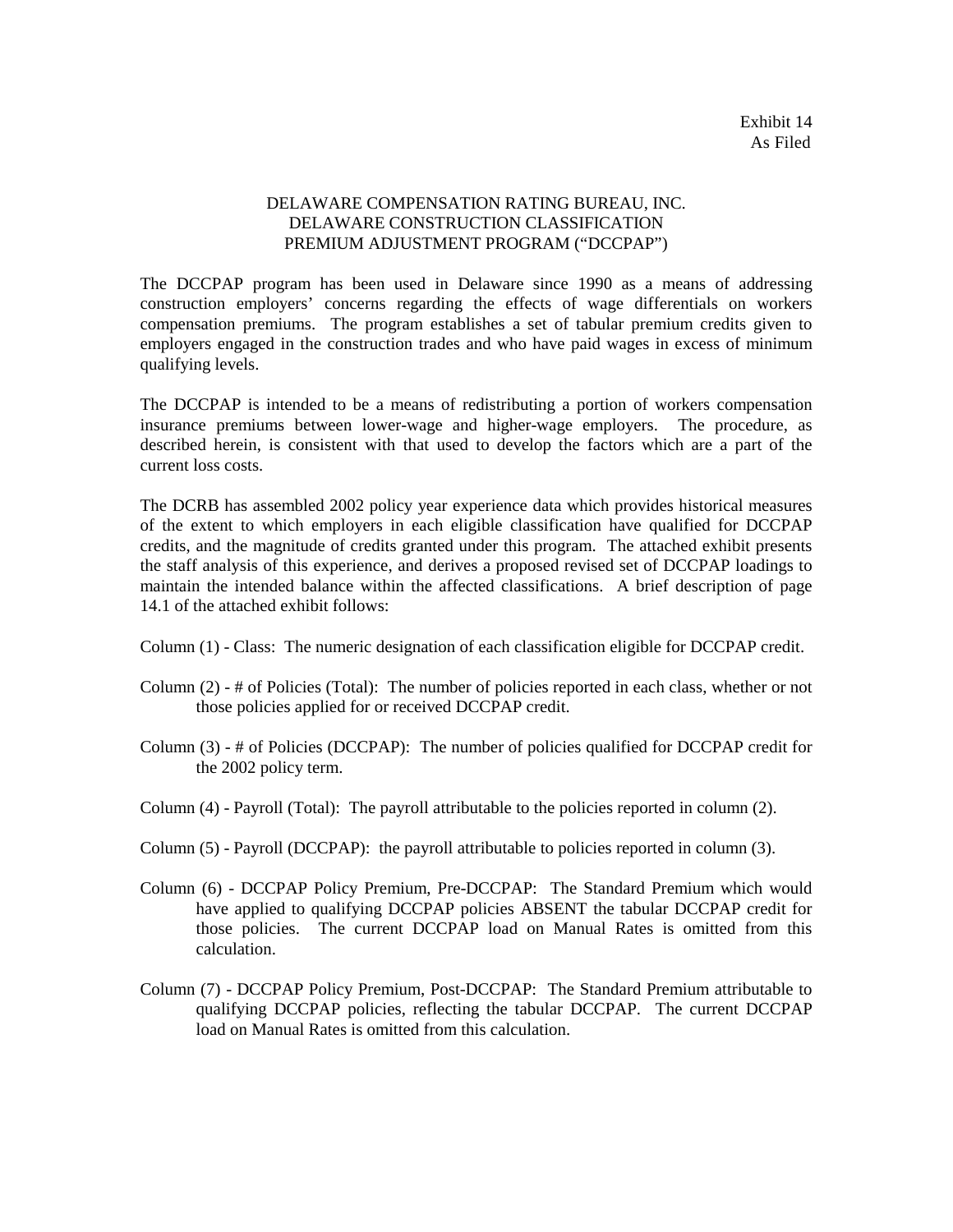### DELAWARE CONSTRUCTION CLASSIFICATION PREMIUM ADJUSTMENT PROGRAM ("DCCPAP") (continued)

- Columns (8) and (9) Non-DCCPAP Policy Premium, Pre DCCPAP: The Standard Premium attributable to policies which did not qualify for DCCPAP credit in 2002. The current DCCPAP load on Manual Rates is omitted from this calculation.
- Column (10) Indicated Surcharge: The ratio of Pre-DCCPAP premiums for both qualifying and non-qualifying policies to Post-DCCPAP premiums for those same policies. Computed as  $(Column (6) + Column (8)) / (Column (7) + Column (9)).$
- Column (11) Average DCCPAP Credit: For qualifying policies, the average credit given in 2002. For example, an average credit of 0.1631 indicates that the average qualifying risk in Code 601 received a 16.31 percent reduction in standard premium by operation of the DCCPAP plan's tabular credit.
- Column (12) Class "Z": This is the credibility assigned each classification's indicated DCCPAP surcharge. The credibility formula is a linear function of total classification policies, with 110 policies or more receiving full credibility. Staff perceives the use of total policies to be more appropriate where large portions of a class have not historically qualified for DCCPAP credit.
- Column (13) Formula Surcharge: The credibility-weighted classification loadings for DCCPAP credits. The calculation uses the following values:

Column (10) x Column (12) + (1.00 - (Column (12)) x Average Column (10)

Bottom of Column (13) - Test Correction Factor (TCF): The test correction factor necessary to balance credibility-weighted surcharges across all classifications to the overall indicated surcharge of 6.55 percent. The calculation for the TCF is

(Total Indicated Surcharge) / ((Total Weighted Formula Surcharge)/(Total Premium Post-DCCPAP))

- Column (14) Final Surcharge: The product of the TCF and the formula surcharges (Column (13)) by classification.
- Page 14.2 shows a comparison of the current to the proposed surcharges by classification.
- Page 14.3 presents proposed changes in the Wage Table based on changes in the statewide average weekly wage. Those changes are expressed relative to the January 1, 1998 Table. Note that the calculations assume an **effective date of June 1, 2006** for the proposed table.

Page 14.4 shows a comparison of the current and proposed Wage Tables.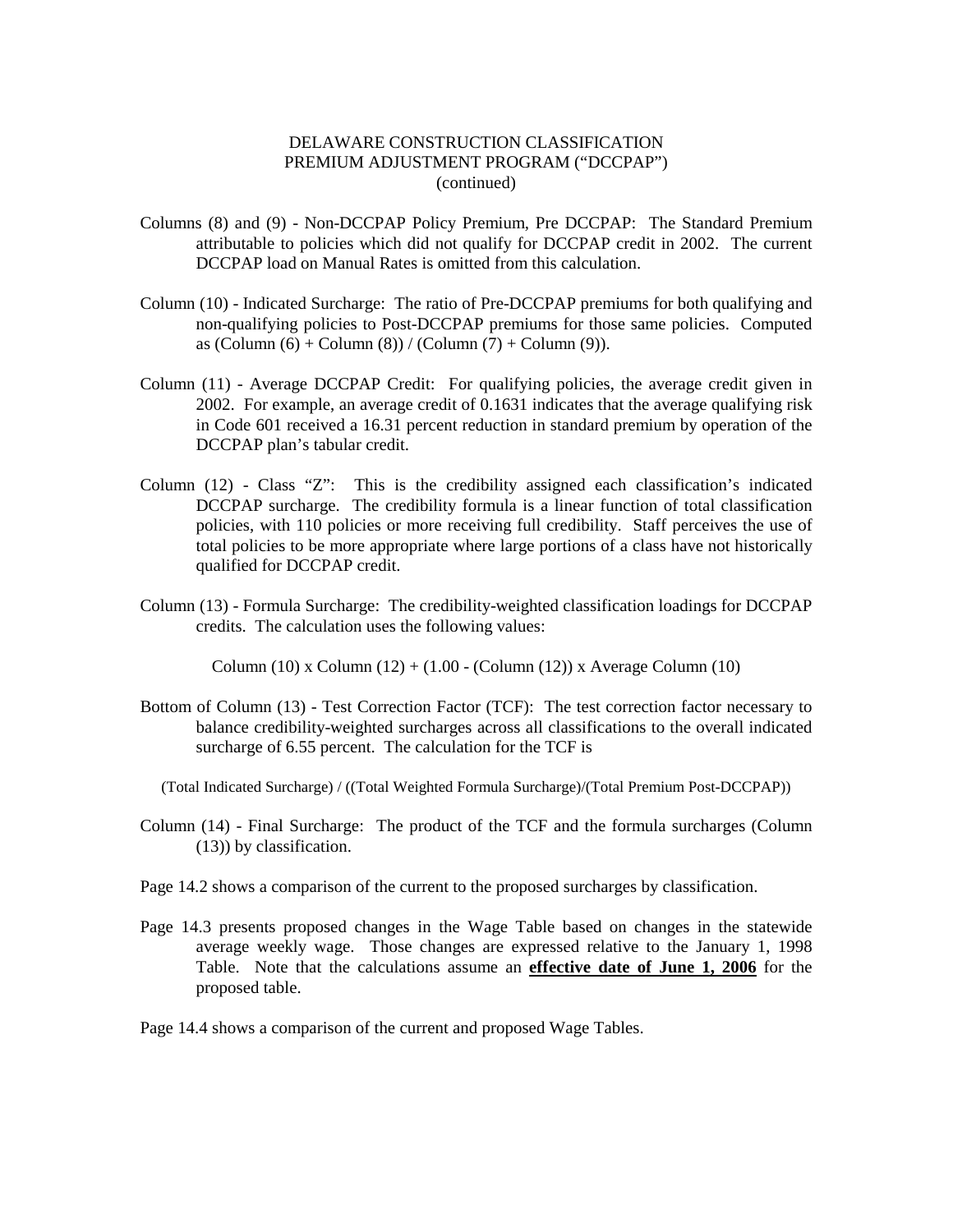DCCPAP Manual Rate Surcharges 100% Credibility = 110 Policies

For Policy Effective Dates 01/01/02 Thru 12/31/02 **Partial Credibility = # of Policies / 110** Partial Credibility = # of Policies / 110

|       | # of           | # of           |             |             | ***DCCPAP Policies*** |             |            | **Non-DCCPAP Policies** |           | Average       |       |           |           |
|-------|----------------|----------------|-------------|-------------|-----------------------|-------------|------------|-------------------------|-----------|---------------|-------|-----------|-----------|
|       | Policies       | Policies       | Payroll     | Payroll     | Premium               | Premium     | Premium    | Premium                 | Indicated | <b>DCCPAP</b> | Class | Formula   | Final     |
| Class | (Total)        | (DCCPAP)       | (Total)     | (DCCPAP)    | Pre-DCCPAP            | Post-DCCPAP | Pre-DCCPAP | Post-DCCPAP             | Surcharge | Credit        | "Z"   | Surcharge | Surcharge |
| (1)   | (2)            | (3)            | (4)         | (5)         | (6)                   | (7)         | (8)        | (9)                     | (10)      | (11)          | (12)  | (13)      | (14)      |
| 601   | 35             | 17             | 11,684,222  | 8,639,503   | 911,604               | 762,946     | 252,153    | 252,153                 | 1.1464    | 0.1631        | 0.32  | 1.0914    | 1.0920    |
| 602   | 20             | 10             | 10,032,111  | 4,778,407   | 399,604               | 353,531     | 295,233    | 295,233                 | 1.0710    | 0.1153        | 0.18  | 1.0665    | 1.0671    |
| 603   | 24             | 15             | 4,693,176   | 2,439,304   | 303,573               | 275,640     | 224,130    | 224,130                 | 1.0559    | 0.0920        | 0.22  | 1.0634    | 1.0640    |
| 605   | 2              | $\mathbf 0$    | 147,578     | $\mathbf 0$ | $\mathbf 0$           | $\mathbf 0$ | 15,304     | 15,304                  | 1.0000    | N/A           | 0.02  | 1.0642    | 1.0655    |
| 607   | 18             | $\mathbf{1}$   | 1,191,876   | 42,436      | 4,484                 | 4,215       | 124,618    | 124,618                 | 1.0021    | 0.0600        | 0.16  | 1.0554    | 1.0560    |
| 608   | 210            | 60             | 40,721,876  | 22,045,586  | 1,182,212             | 1,041,318   | 1,112,743  | 1,112,743               | 1.0654    | 0.1192        | 1.00  | 1.0654    | 1.0660    |
| 609   | 183            | 45             | 39,923,835  | 22,801,761  | 1,309,409             | 1,160,593   | 991,516    | 991,516                 | 1.0691    | 0.1137        | 1.00  | 1.0691    | 1.0697    |
| 611   | 18             | 5              | 714,609     | 373,233     | 45,093                | 40,369      | 44,634     | 44,634                  | 1.0556    | 0.1048        | 0.16  | 1.0639    | 1.0645    |
| 615   | $\overline{1}$ | $\mathbf 0$    | 140         | $\mathbf 0$ | $\mathbf 0$           | $\mathbf 0$ | 30         | 30                      | 1.0000    | N/A           | 0.01  | 1.0648    | 1.0655    |
| 617   | 29             | 17             | 8,070,403   | 4,666,269   | 283,807               | 255,456     | 269,817    | 269,817                 | 1.0540    | 0.0999        | 0.26  | 1.0625    | 1.0631    |
| 625   | $\mathbf 0$    | $\mathbf 0$    | $\mathbf 0$ | 0           | 0                     | 0           | 0          | $\mathbf 0$             | 1.0000    | N/A           | 0.00  | 1.0655    | 1.0655    |
| 643   | 12             | $\,6\,$        | 1,897,103   | 1,474,239   | 154,986               | 140,363     | 61,496     | 61,496                  | 1.0724    | 0.0944        | 0.11  | 1.0663    | 1.0669    |
| 645   | 124            | 20             | 17,930,022  | 11,379,977  | 665,073               | 569,249     | 473,688    | 473,688                 | 1.0919    | 0.1441        | 1.00  | 1.0919    | 1.0925    |
| 646   | 41             | $\overline{4}$ | 3,730,946   | 1,396,315   | 74,136                | 65,237      | 160,479    | 160,479                 | 1.0394    | 0.1200        | 0.37  | 1.0558    | 1.0564    |
| 647   | 15             | $\mathbf 0$    | 2,493,957   | $\mathbf 0$ | $\mathbf 0$           | $\mathbf 0$ | 264,465    | 264,465                 | 1.0000    | N/A           | 0.14  | 1.0563    | 1.0655    |
| 648   | 134            | 24             | 14,710,185  | 5,870,433   | 319,492               | 285,362     | 519,399    | 519,399                 | 1.0424    | 0.1068        | 1.00  | 1.0424    | 1.0430    |
| 649   | 21             | 12             | 5,395,366   | 4,436,334   | 167,324               | 141,783     | 46,844     | 46,844                  | 1.1354    | 0.1526        | 0.19  | 1.0788    | 1.0794    |
| 651   | 286            | 67             | 35,639,772  | 16,888,026  | 1,143,957             | 1,005,810   | 1,481,635  | 1,481,635               | 1.0555    | 0.1208        | 1.00  | 1.0555    | 1.0561    |
| 652   | 467            | 53             | 37,382,393  | 9,687,420   | 999,419               | 940,368     | 2,822,276  | 2,822,276               | 1.0157    | 0.0591        | 1.00  | 1.0157    | 1.0163    |
| 653   | 200            | 43             | 24,528,465  | 9,589,398   | 807,905               | 685,480     | 1,140,480  | 1,140,480               | 1.0670    | 0.1515        | 1.00  | 1.0670    | 1.0676    |
| 654   | 78             | 25             | 12,567,518  | 5,310,465   | 377,724               | 311,372     | 557,352    | 557,352                 | 1.0764    | 0.1757        | 0.71  | 1.0732    | 1.0738    |
| 655   | 42             | 17             | 5,802,042   | 2,523,758   | 462,285               | 400,151     | 520,395    | 520,395                 | 1.0675    | 0.1344        | 0.38  | 1.0663    | 1.0669    |
| 656   | 11             | 2              | 2,332,518   | 502,206     | 35,477                | 26,987      | 153,609    | 153,609                 | 1.0470    | 0.2393        | 0.10  | 1.0637    | 1.0643    |
| 657   | $\mathbf 2$    | $\overline{1}$ | 124,743     | 120,501     | 7,504                 | 6,228       | 588        | 588                     | 1.1872    | 0.1700        | 0.02  | 1.0679    | 1.0685    |
| 658   | 39             | 12             | 4,858,352   | 3,355,832   | 284,450               | 247,424     | 133,326    | 133,326                 | 1.0972    | 0.1302        | 0.35  | 1.0766    | 1.0772    |
| 659   | 64             | 19             | 5,486,757   | 2,674,228   | 469,117               | 429,488     | 419,186    | 419,186                 | 1.0467    | 0.0845        | 0.58  | 1.0546    | 1.0552    |
| 661   | 282            | 62             | 76,393,302  | 39,544,663  | 1,285,386             | 1,051,446   | 1,245,402  | 1,245,402               | 1.1019    | 0.1820        | 1.00  | 1.1019    | 1.1025    |
| 663   | 280            | 64             | 67,551,107  | 33,152,617  | 1,379,689             | 1,130,374   | 1,678,910  | 1,678,910               | 1.0887    | 0.1807        | 1.00  | 1.0887    | 1.0893    |
| 664   | 225            | 52             | 62,058,170  | 30,017,917  | 957,263               | 798,040     | 1,148,049  | 1,148,049               | 1.0818    | 0.1663        | 1.00  | 1.0818    | 1.0824    |
| 665   | 145            | 25             | 14,488,323  | 6,546,618   | 585,194               | 530,014     | 838,623    | 838,623                 | 1.0403    | 0.0943        | 1.00  | 1.0403    | 1.0409    |
| 666   | 22             | $\overline{4}$ | 2,038,785   | 317,989     | 29,625                | 24,547      | 135,592    | 135,592                 | 1.0317    | 0.1714        | 0.20  | 1.0587    | 1.0593    |
| 667   | 23             | 6              | 2,548,865   | 1,426,518   | 27,142                | 25,564      | 28,064     | 28,064                  | 1.0294    | 0.0581        | 0.21  | 1.0579    | 1.0585    |
| 668   | 38             | 6              | 2,700,338   | 741,294     | 54,066                | 42,630      | 136,022    | 136,022                 | 1.0640    | 0.2115        | 0.35  | 1.0650    | 1.0656    |
| 669   | 11             | 6              | 1,530,084   | 644,463     | 41,963                | 35,612      | 56,105     | 56,105                  | 1.0692    | 0.1513        | 0.10  | 1.0659    | 1.0665    |
| 674   | 14             | $\mathbf 0$    | 1,254,874   | $\mathbf 0$ | $\mathbf 0$           | $\mathbf 0$ | 90,938     | 90,938                  | 1.0000    | N/A           | 0.13  | 1.0570    | 1.0655    |
| 675   | 145            | 26             | 33,767,896  | 16,793,097  | 631,362               | 535,840     | 787,695    | 787,695                 | 1.0722    | 0.1513        | 1.00  | 1.0722    | 1.0728    |
| 676   | 45             | 19             | 6,582,391   | 3,034,865   | 201,420               | 176,429     | 259,229    | 259,229                 | 1.0574    | 0.1241        | 0.41  | 1.0622    | 1.0628    |
| 677   | 6              | $\mathbf{1}$   | 3,409,779   | 168,980     | 13,573                | 12,080      | 103,943    | 103,943                 | 1.0129    | 0.1100        | 0.05  | 1.0629    | 1.0635    |
| Total | 3,312          | 746            | 566,383,879 | 273,384,652 | 15,615,318            | 13,511,946  | 18,593,968 | 18,593,968              | 1.0655    | 0.1347        |       | 1.0649    | 1.0655    |

Note: For each Class,

Indicated Surcharge = (Total Premium Pre-DCCPAP) / (Total Premium Post-DCCPAP) Test Correction Factor = 1.00056

Basis of Credibility: 1 / ((# DCCPAP Policies)/(# Total Policies)) \* 25 = 100% Credibility = Policies for Full Credibility

Formula Surcharge = (Indicated Surcharge) \* (Credibility for that Class) + (1- Credibility) \* (Average Indicated Surcharge)

Final Surcharge = Formula Surcharge \* Test Correction Factor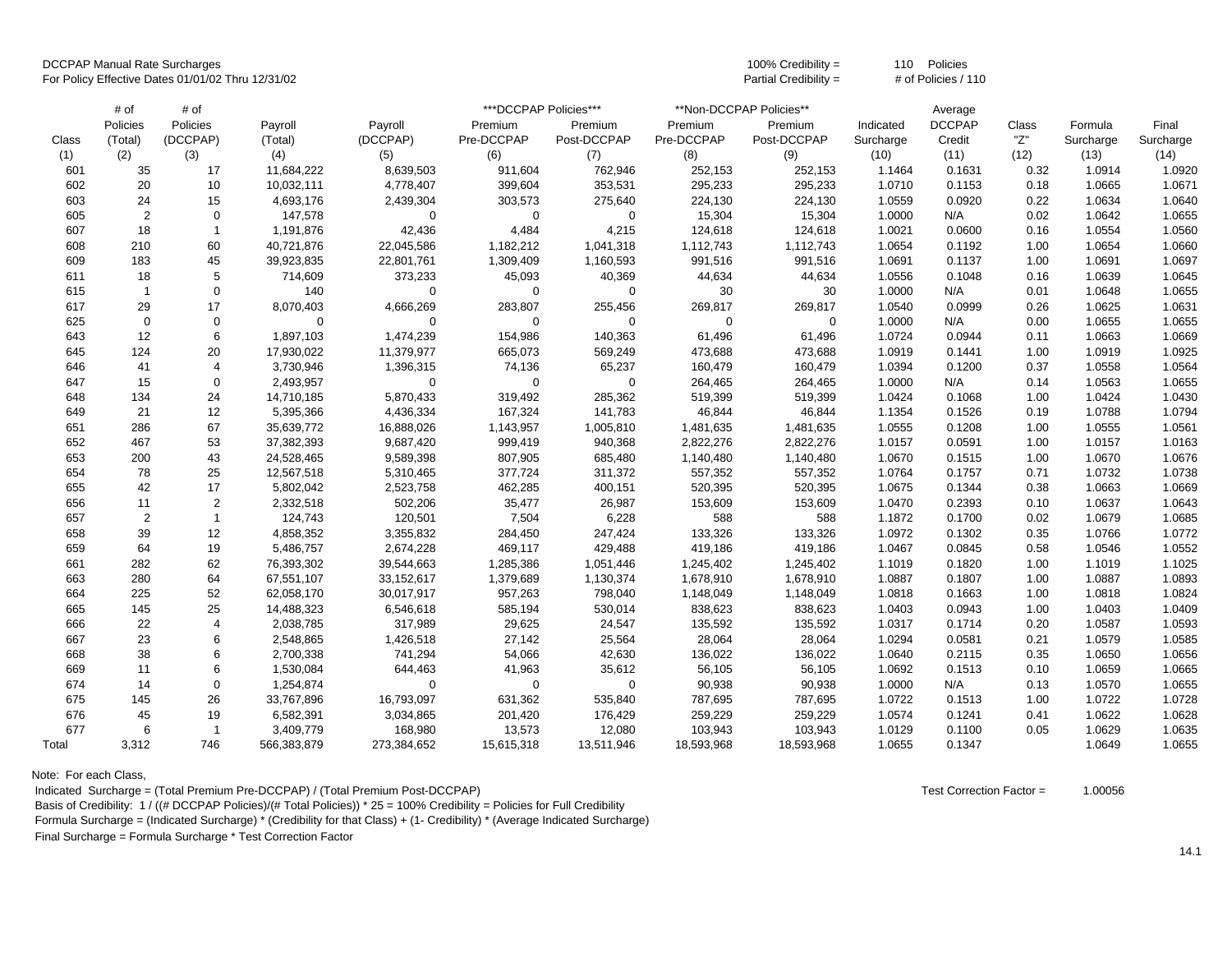# **DELAWARE COMPENSATION RATING BUREAU, INC. 2004 RESIDUAL MARKET AND LOSS COST FILING DELAWARE CONSTRUCTION CLASS PREMIUM ADJUSTMENT PROGRAM SURCHARGES BY CLASS CODE**

|       | Current   | Proposed  | Percentage |  |  |
|-------|-----------|-----------|------------|--|--|
| Class | Surcharge | Surcharge | Change     |  |  |
|       |           |           |            |  |  |
| 601   | 1.0909    | 1.0920    | 0.1%       |  |  |
| 602   | 1.0714    | 1.0671    | $-0.4%$    |  |  |
| 603   | 1.0734    | 1.0640    | $-0.9%$    |  |  |
| 605   | 1.0686    | 1.0655    | $-0.3%$    |  |  |
| 607   | 1.0612    | 1.0560    | $-0.5%$    |  |  |
| 608   | 1.0858    | 1.0660    | $-1.8%$    |  |  |
| 609   | 1.0645    | 1.0697    | 0.5%       |  |  |
| 611   | 1.0721    | 1.0645    | $-0.7%$    |  |  |
| 615   | 1.0686    | 1.0655    | $-0.3%$    |  |  |
| 617   | 1.0682    | 1.0631    | $-0.5%$    |  |  |
| 625   | 1.0686    | 1.0655    | $-0.3%$    |  |  |
| 643   | 1.0746    | 1.0669    | $-0.7%$    |  |  |
| 645   | 1.0782    | 1.0925    | 1.3%       |  |  |
| 646   | 1.0827    | 1.0564    | $-2.4%$    |  |  |
| 647   | 1.0650    | 1.0655    | 0.0%       |  |  |
| 648   | 1.0319    | 1.0430    | 1.1%       |  |  |
| 649   | 1.0746    | 1.0794    | 0.4%       |  |  |
| 651   | 1.0607    | 1.0561    | $-0.4%$    |  |  |
| 652   | 1.0230    | 1.0163    | $-0.7%$    |  |  |
| 653   | 1.0607    | 1.0676    | 0.7%       |  |  |
| 654   | 1.0975    | 1.0738    | $-2.2%$    |  |  |
| 655   | 1.0870    | 1.0669    | $-1.8%$    |  |  |
| 656   | 1.0626    | 1.0643    | 0.2%       |  |  |
| 657   | 1.0687    | 1.0685    | 0.0%       |  |  |
| 658   | 1.0634    | 1.0772    | 1.3%       |  |  |
| 659   | 1.0563    | 1.0552    | $-0.1%$    |  |  |
| 661   | 1.1026    | 1.1025    | 0.0%       |  |  |
| 663   | 1.0947    | 1.0893    | $-0.5%$    |  |  |
| 664   | 1.0852    | 1.0824    | $-0.3%$    |  |  |
| 665   | 1.0251    | 1.0409    | 1.5%       |  |  |
| 666   | 1.0792    | 1.0593    | $-1.8%$    |  |  |
| 667   | 1.0609    | 1.0585    | $-0.2%$    |  |  |
| 668   | 1.0806    | 1.0656    | $-1.4%$    |  |  |
| 669   | 1.0764    | 1.0665    | $-0.9%$    |  |  |
| 674   | 1.0628    | 1.0655    | 0.3%       |  |  |
| 675   | 1.0426    | 1.0728    | 2.9%       |  |  |
| 676   | 1.0698    | 1.0628    | $-0.7%$    |  |  |
| 677   | 1.0660    | 1.0635    | $-0.2%$    |  |  |
| Total | 1.0686    | 1.0655    | $-0.3%$    |  |  |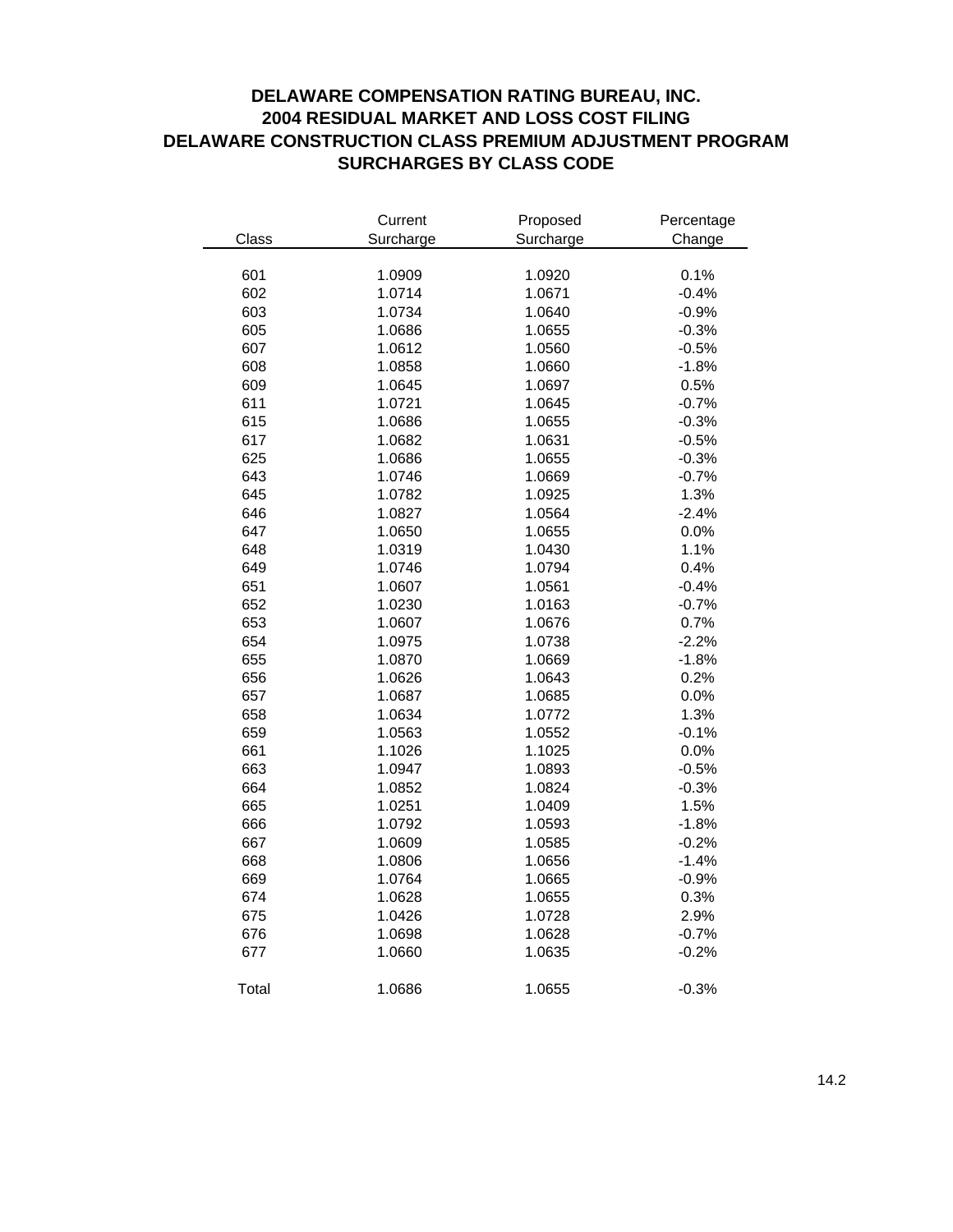## **DELAWARE COMPENSATION RATING BUREAU, INC.**

### **DERIVATION OF PROPOSED REVISION TO DCCPAP WAGE TABLE**

Test for "Premium Reversals"

| Minimum | Maximum | Average | <b>DCCPAP</b> | <b>Effective Wage</b> | Ratio (5)      |
|---------|---------|---------|---------------|-----------------------|----------------|
| Wage    | Wage    | Wage    | Credit        | $(3)$ x $(1.0-(4))$   | to prior $(5)$ |
| (1)     | (2)     | (3)     | (4)           | (5)                   | (6)            |
| \$0.00  | \$15.94 | (a)     |               |                       |                |
| \$15.95 | \$17.00 | 16.475  | 0.05          | 15.6513               |                |
| \$17.01 | \$17.40 | 17.205  | 0.06          | 16.1727               | 1.03332        |
| \$17.41 | \$17.85 | 17.630  | 0.07          | 16.3959               | 1.01380        |
| \$17.86 | \$18.30 | 18.080  | 0.08          | 16.6336               | 1.01450        |
| \$18.31 | \$18.80 | 18.555  | 0.09          | 16.8851               | 1.01512        |
| \$18.81 | \$19.30 | 19.055  | 0.10          | 17.1495               | 1.01566        |
| \$19.31 | \$19.80 | 19.555  | 0.11          | 17.4040               | 1.01484        |
| \$19.81 | \$20.30 | 20.055  | 0.12          | 17.6484               | 1.01405        |
| \$20.31 | \$20.85 | 20.580  | 0.13          | 17.9046               | 1.01452        |
| \$20.86 | \$21.40 | 21.130  | 0.14          | 18.1718               | 1.01492        |
| \$21.41 | \$21.95 | 21.680  | 0.15          | 18.4280               | 1.01410        |
| \$21.96 | \$22.55 | 22.255  | 0.16          | 18.6942               | 1.01445        |
| \$22.56 | \$23.15 | 22.855  | 0.17          | 18.9697               | 1.01473        |
| \$23.16 | \$23.80 | 23.480  | 0.18          | 19.2536               | 1.01497        |
| \$23.81 | \$24.45 | 24.130  | 0.19          | 19.5453               | 1.01515        |
| \$24.46 | \$25.15 | 24.805  | 0.20          | 19.8440               | 1.01528        |
| \$25.16 | \$25.85 | 25.505  | 0.21          | 20.1490               | 1.01537        |
| \$25.86 | \$26.55 | 26.205  | 0.22          | 20.4399               | 1.01444        |
| \$26.56 | \$27.30 | 26.930  | 0.23          | 20.7361               | 1.01449        |
| \$27.31 | \$28.05 | 27.680  | 0.24          | 21.0368               | 1.01450        |
| \$28.06 |         |         | 0.25          |                       |                |

(a) 1/1/98 entry point multiplied by change in Statewide Average Weekly Wage from 1/1/97 to 5/31/06 (estimated.)

| (1) SAWW based on 1/1/97-12/31/97             | 616.67 (actual) |                        |
|-----------------------------------------------|-----------------|------------------------|
| (2) SAWW based on 6/1/05-5/31/06              |                 | 856.46 (estimated)     |
| (3) Change $(2) / (1)$                        | 1.3888          |                        |
| (4) 1/1/98 Minimum Eligibility Wage           | 11.50           |                        |
| (5) 6/1/06 Minimum Eligibility Wage (3) x (4) |                 | 15.95 (rounded to .05) |
|                                               |                 |                        |

Note: Premium Reversals Would Occur if Effective Wage for any Given Average Wage is LOWER than Effective Wage for any Lower Average Wage(s)